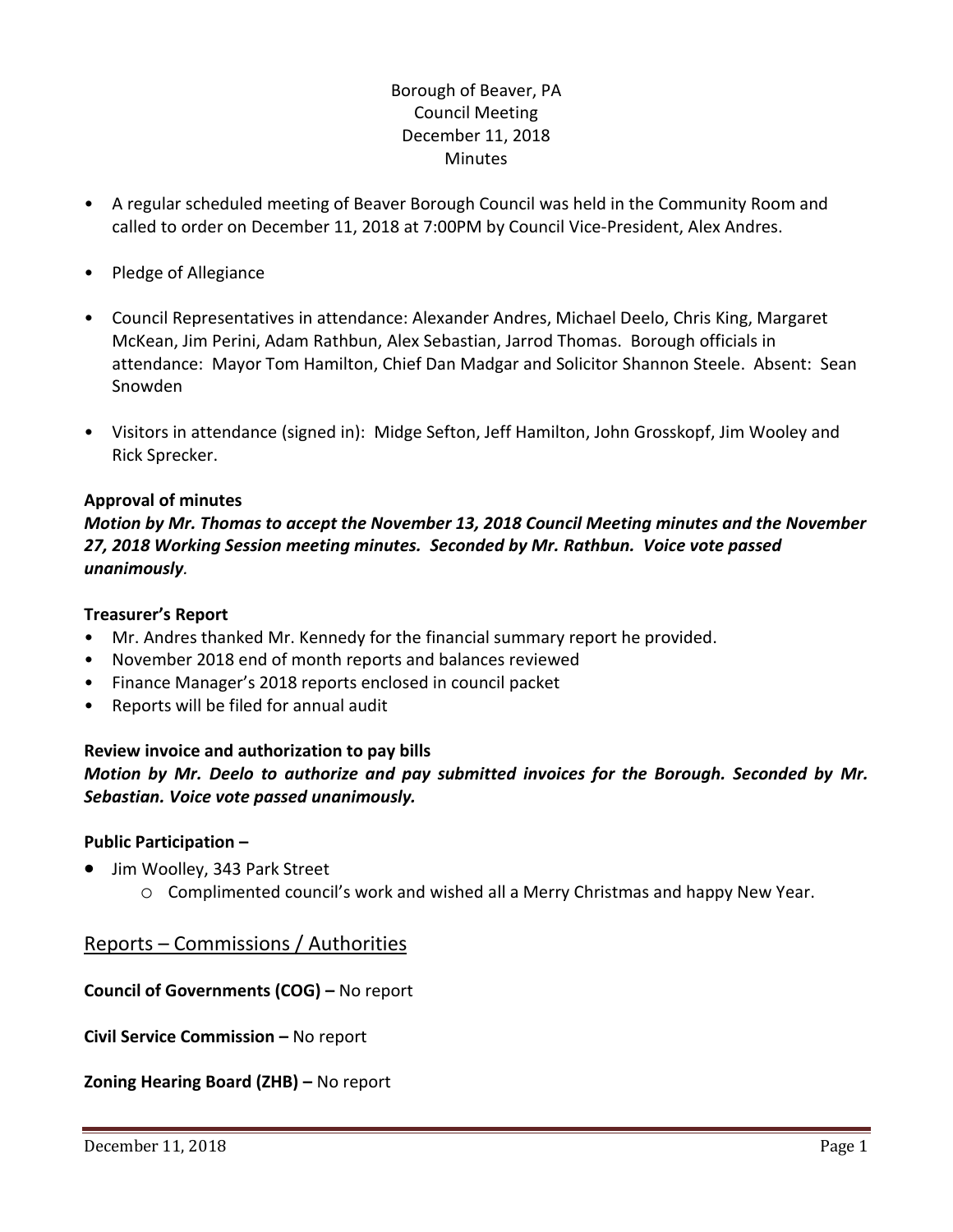# **Planning Commission –**

October 15, 2018 and November 19, 2018 meeting minutes enclosed in council packet.

#### **Tree Commission –** No report

## **Code Enforcement Officer Report –** Reported by Rick Sprecker

- November 2018 distributed to council
- Mr. Thomas thanked Mr. Sprecker for continuing to provide detailed and organized reports.
- Mr. Sprecker stated that a recent court case regarding the 5<sup>th</sup> Street demolition was ruled in the borough's favor.
	- o Mr. Thomas asked were the money from the court case would go.
		- Solicitor Steele stated that the court case had been appealed and the borough would continue to move forward with that process to another hearing. If the borough was to win the case after the appeal, the money would be given directly to the borough.

#### **Historic Architectural Review Board (HARB) –** No report

#### **Municipal Authority –**

• November 19, 2018 Borough Engineer report and November 21, 2018 Municipal Authority meeting minutes enclosed in council packet

# **Council Committee Reports**

#### **Public Safety/Code Enforcement –** Reported by Mr. Sebastian

- Reported that the cameras within Beaver are currently being installed. Mr. Sebastian also thanked Chief Madgar, Debbie Hindman and everyone involved with this project; he believes this is a great achievement for the borough.
- Mr. John Rackley will be retiring as solicitor of the Civil Service Commission at the end of the year, Mr. Sebastian would like to send something to Mr. Rackley from the borough to thank him for the 9 years of service he provided to the community.

#### **Finance** – No report

#### **Highway –**

 Mr. Sprecker will create a letter to residents advising them not to use rock salt on the newly paved sidewalks.

#### **General Government** – Reported by Mr. Deelo

 Mr. Deelo stated there would be a motion to reelect a member of the Municipal Authority and it was recommended to reappoint the current member.

#### **Recreation –** No report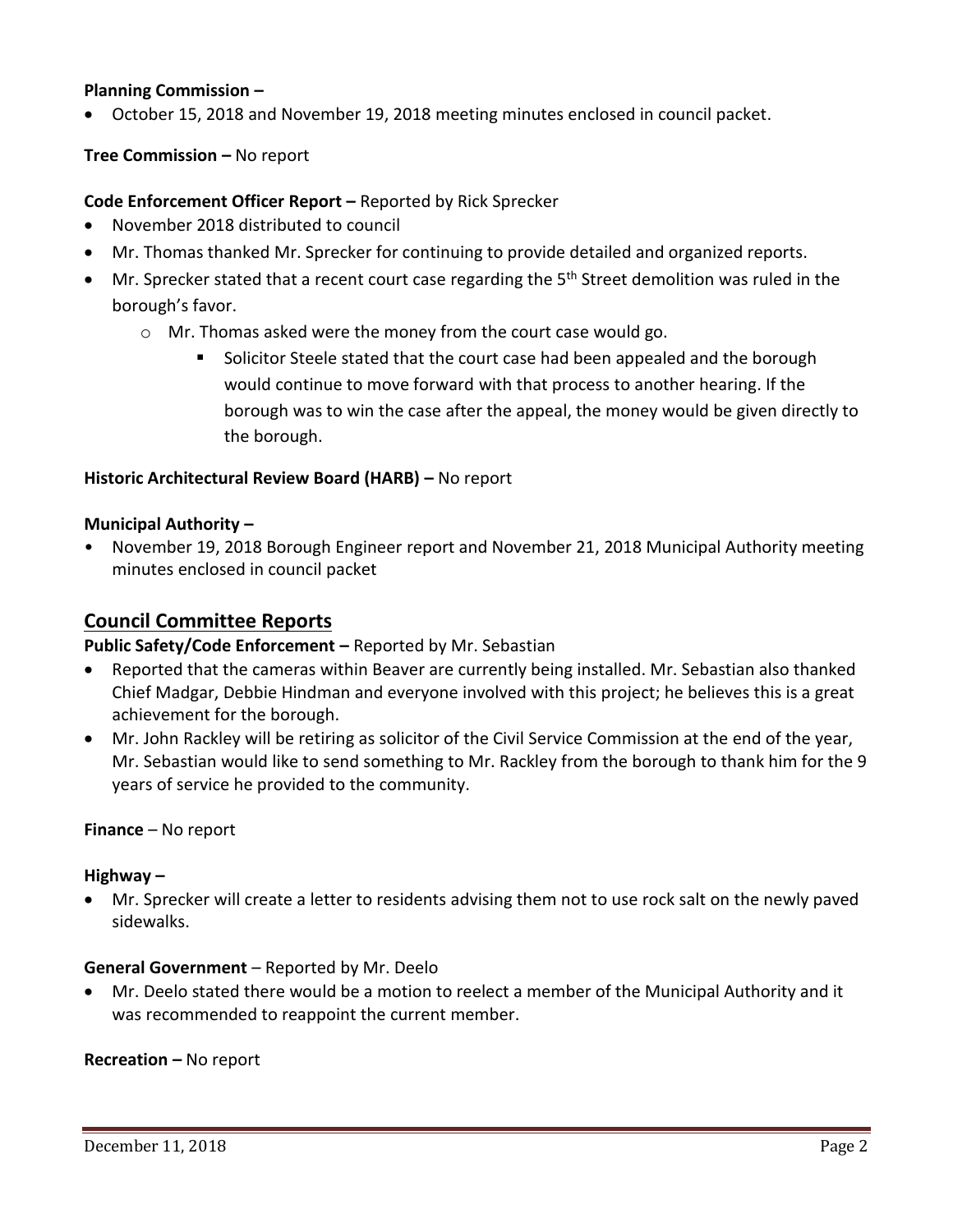# **Reports**

# **Manager's/Police Report –** Reported by Chief Madgar

- Reviewed the November 2018 Managers report enclosed in council packet.
- Ms. Hindman explained that the borough would begin to use a new notification system, Swift Reach/Swift 911, beginning January 1, 2019. An e-blast notification will be sent out to current users to switch to the new system.

## **Vice President's Report –** Reported by Mr. Andres

- Stated the December Work Session is cancelled
- On behalf of Mr. Snowden, Mr. Andres thanked the borough employees and fire department for their efforts during Light up Night and making it such a success.

#### **Mayor Hamilton - No report**

**Fire Department** – Reported by John Grosskopf

- Read the December 11, 2018 Fire Department report
	- o Will forward a copy of the report to Debbie Hindman
- Mr. Grosskopf, Chief of the Beaver Fire Department, stated he attended the latest Municipal Authority meeting and strongly disagrees with the amount of water that is available for fires. The Municipal Authority went from 3 million gallons to 1 million gallons. He stated he is concerned that if there is a large fire, in the Business District for example, there may not be enough water to extinguish it. Mr. Grosskopf wanted to make sure council was aware of his concerns.
- Mr. Rathbun stated the Municipal Authority provided Mr. Grosskopf a copy of the study stating the 2 million gallon tank was not needed. Also, there are Interconnect Agreements with Bridgewater, Brighton Township and Vanport
- Mr. Deelo explained that currently the Municipal Authority disagrees with Mr. Grosskopf's assessment. The Municipal Authority has gone through with a study to ensure there is adequate water provided to the fire station. However, the Municipal Authority is committed to make sure enough water is made available to the Fire Department.
	- o Further discussion of this topic will be discussed at the next Municipal Authority meeting.
- Mr. Perini wanted to ensure members of council and residents of the borough that the fire department is fully equipped to put out house fires, as this discussion concerns major fires such as in the business district.
- Mr. Madgar requested the Municipal Authority and the Fire Department work together and coordinate a mock test to see the capacity levels.

## **Emergency Management Coordinator - No report**

#### **Borough Engineer –**

November 2018 Borough Engineer monthly report enclosed in council packet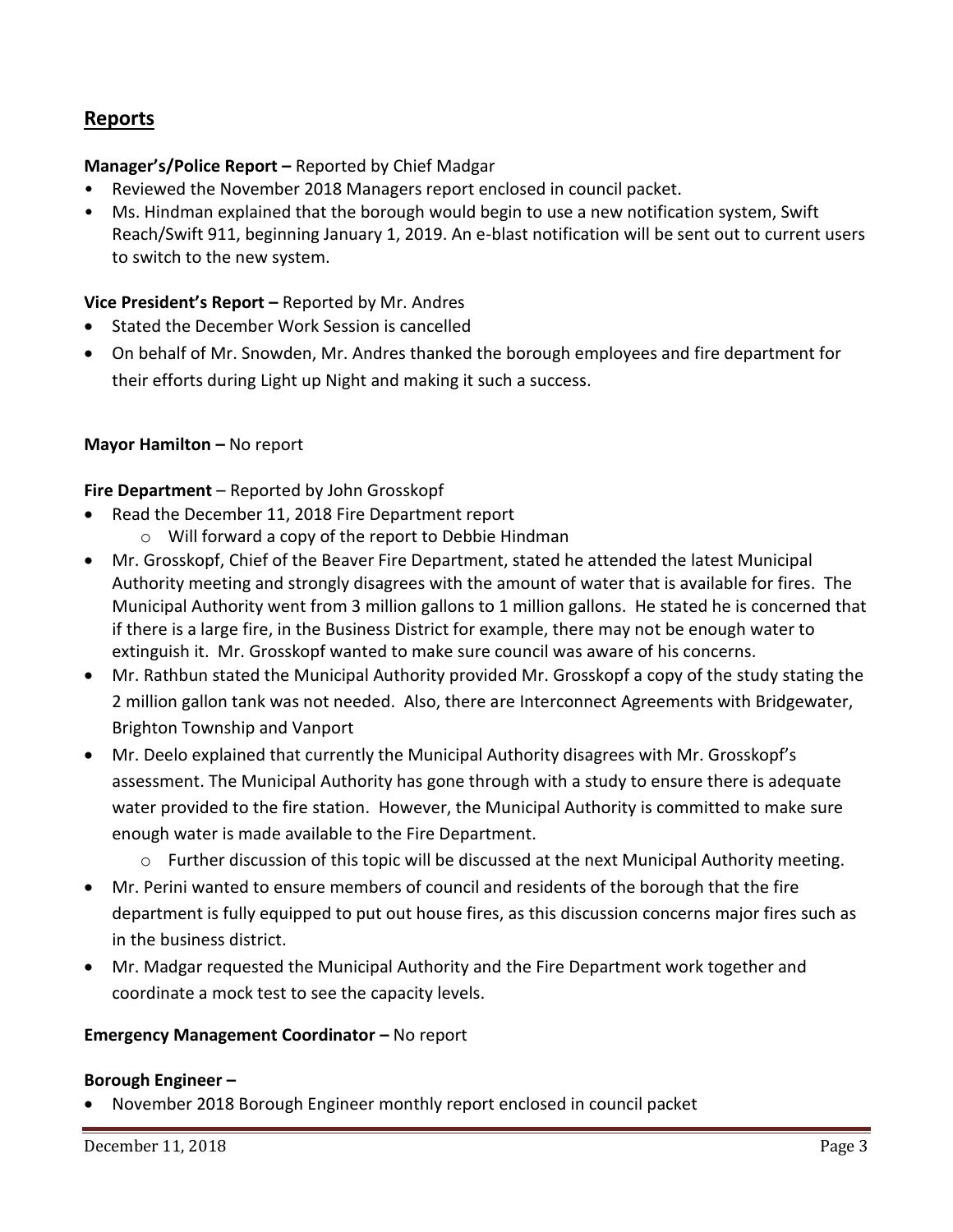# **Solicitor Report –** Reported by Solicitor Steele

 Regarding the litigation between the Municipal Authority and Bridgewater, a judge is scheduling a case management conference. There is currently no set timeline; it is expected to begin in the spring of 2019.

# **Old Business**

# **New Business**

# **Motion – 2019 Schedule of Beaver Borough meetings**

*Motion by Ms. King that the attached 2019 Schedule of Beaver Borough meetings be and is hereby approved and adopted for the 2019 calendar year, and that the Solicitor be and is hereby directed to properly advertise the same. Seconded by Mr. Perini. Voice vote passed unanimously.* 

# **Motion – Beaver Borough 2019 General Fund Budget**

*Motion by Mr. Perini that the 2019 Beaver Borough General Fund Budget as advertised be adopted. I move further that a copy of that budget, electronic or otherwise, be attached hereto and retained in the Borough records. Seconded by Ms. Sebastian. Voice vote passed unanimously.* 

- Mr. Perini stated he was not at the last meeting however he made council aware that he was in favor of the 3 mill tax increase due to the \$16,000 short fall in the budget. Asked why some council members didn't vote for the 3 mill increase while also approving a \$200,000 loan.
- Mr. Deelo stated the short fall will be taken out of the General Fund. Council challenges the department heads and Borough Manager to cut budget amounts.
- Mr. Rathbun stated no set plan was in place for the extra funds would be used for. To just put the extra money into savings isn't enough. The 5 Year Plan that Mr. Andres is working on is a good idea to show the residents the justification of any future tax increase.
- Mr. Andres stated he agrees with Mr. Rathbun regarding the lapse of planning for the extra money. He believes the extra 2 mill increase will get the borough out of the red.

## **Motion – Tax Rate for 2019**

*Motion by Mr. Perini that Beaver Borough Council pass an ordinance to approve a tax increase from 24 mills to 26 mills effective January 1, 2019. Seconded by Mr. Sebastian. Voice vote passed unanimously.* 

## **Motion – Full-time and Part-time administrative personnel pay rate**

*Motion by Mr. Mr. Perini in conjunction with the 2019 budget, I move to approve a pay increase of 3% for all full-time and part-time administrative personnel effective January 1, 2019. Seconded by Mr. Rathbun. Voice vote passed unanimously.*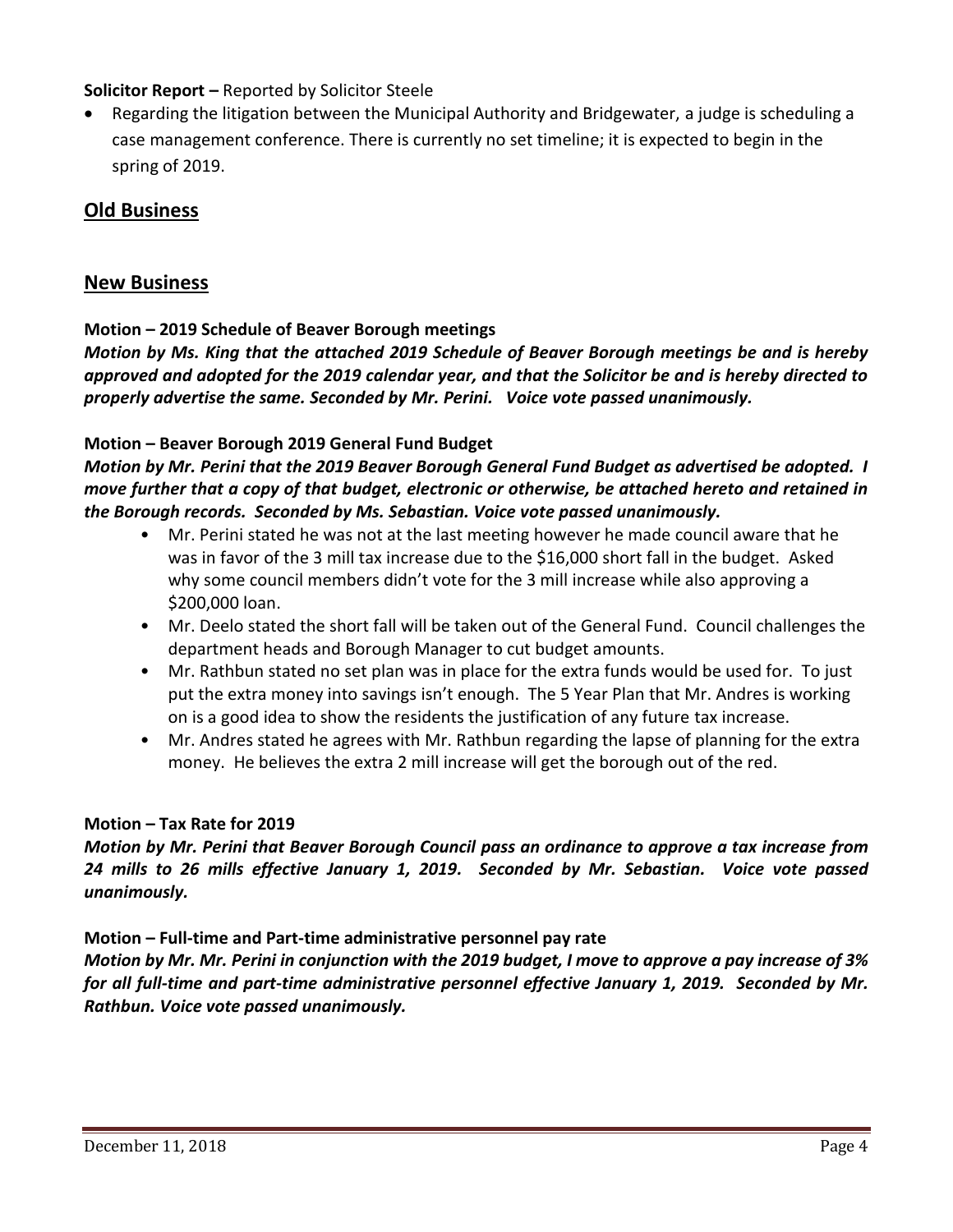## **Motion – Part-time Police Officer pay rate**

*Motion by Mr. Mr. Perini in conjunction with the 2019 budget, I move to approve a pay increase of 3% for all part-time police officers effective January 1, 2019. Seconded by Ms. King. Voice vote passed unanimously.* 

## **Motion – Borough Manager pay rate**

*Motion by Mr. Mr. Perini in conjunction with the 2019 budget, I move to approve a pay increase of 3% for the Borough Manager effective January 1, 2019. Seconded by Mr. Rathbun. Voice vote passed unanimously.* 

## **Motion – Chief of Police pay rate**

*Motion by Mr. Mr. Perini in conjunction with the 2019 budget, I move to approve a pay increase of 3% for the Chief of Police effective January 1, 2019. Seconded by Mr. Sebastian. Voice vote passed unanimously.* 

# **Motion – 2019 Fee Schedule**

*Motion by Mr. Perini that Beaver Borough Council approve and adopt the attached Beaver Borough Fee Schedule for the 2019 calendar year. Seconded by Mr. Sebastian. Voice vote passed unanimously.* 

# **Motion – Planning Commission reappointment**

*Motion by Ms. McKean that Beaver Borough Council reappoint Liza Fuller, Mark Peluso, Larry Renninger and Carey McDougall to the Planning Commission for four (4) year terms. Terms will expire 2022. Seconded by Ms. King. Voice vote passed unanimously.* 

## **Motion – Shade Tree Commission reappointment**

*Motion by Ms. McKean that Beaver Borough Council reappoint Phil Colavincenzo to the Shade Tree Commission for a five (5) year term. Term will expire 2023. Seconded by Mr. Deelo. Voice vote passed 6-2. (Mr. Perini- No, Mr. Rathbun – No)* 

## **Motion – Zoning Hearing Board reappointment**

*Motion by Ms. McKean that Beaver Borough Council reappoint Michael Helms to the Zoning Hearing Board for a three (3) year term. Terms will expire 2021. Seconded by Mr. Rathbun. Voice vote passed unanimously.* 

## **Motion – Civil Service Commission reappointment**

*Motion by Ms. McKean that Beaver Borough Council reappoint Midge Sefton to the Civil Service Commission for a six (6) year term. Terms will expire 2024. Seconded by Mr. Sebastian. Voice vote passed unanimously.* 

o Mayor Hamilton stated Ms. Sefton is the longer serving member with 18 years. She was sworn in prior to tonight's council meeting.

## **Motion – Temporary Parking Signs on Primary & General Election days**

*Motion by Mr. Thomasthat Beaver Borough Council approve on the Primary and General Election days of each year to erect temporary parking signs limiting vehicle parking in the three (3) parking spots in*